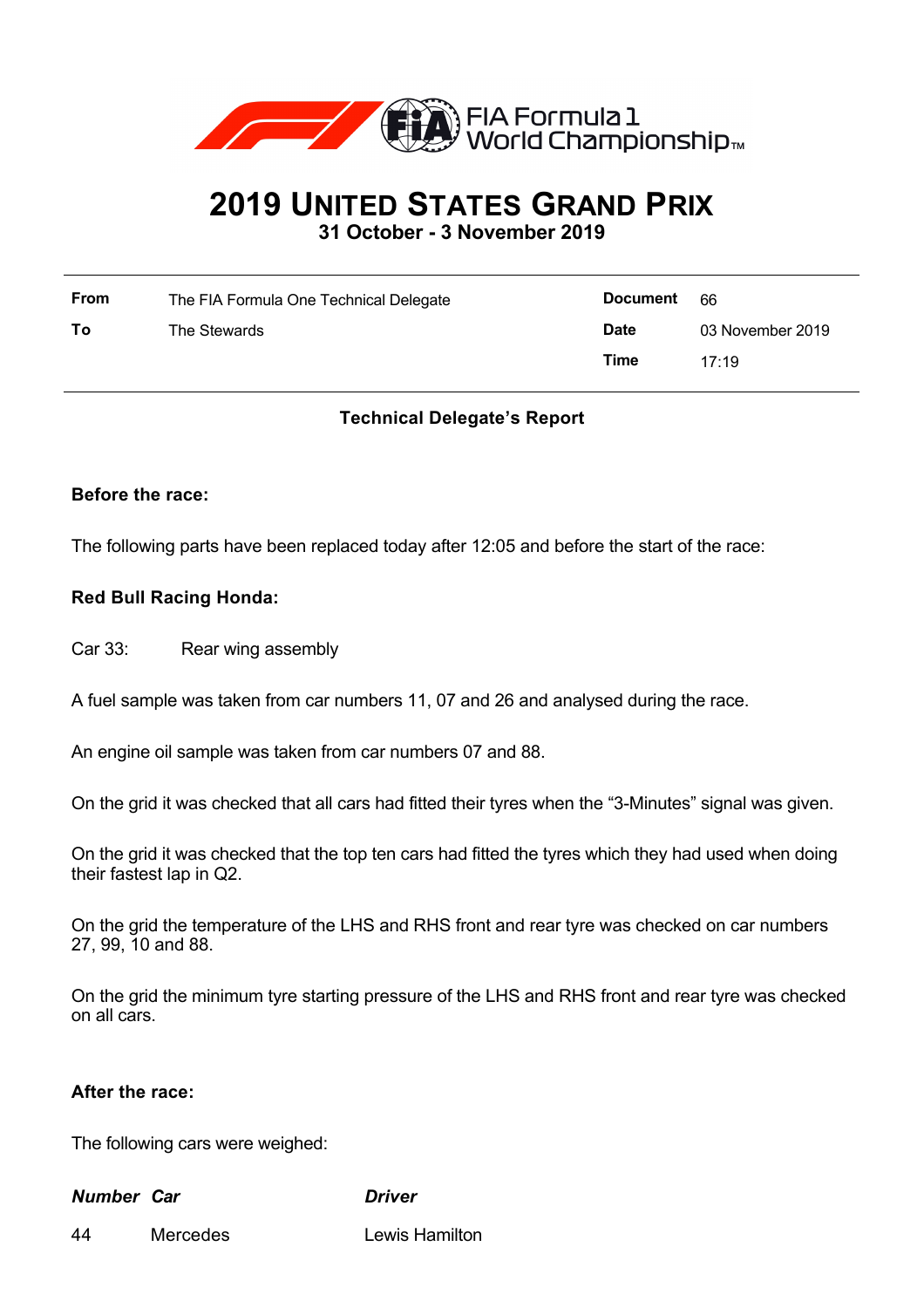| <b>Mercedes</b>              | Valtteri Bottas        |
|------------------------------|------------------------|
| Ferrari                      | <b>Charles Leclerc</b> |
| <b>RBR Honda</b>             | Max Verstappen         |
| <b>RBR Honda</b>             | Alexander Albon        |
| Renault                      | Daniel Ricciardo       |
| Renault                      | Nico Hülkenberg        |
| Haas Ferrari                 | Romain Grosjean        |
| <b>McLaren Renault</b>       | <b>Carlos Sainz</b>    |
| <b>McLaren Renault</b>       | <b>Lando Norris</b>    |
| <b>Racing Point Mercedes</b> | Sergio Perez           |
| Alfa Romeo Ferrari           | Kimi Räikkönen         |
| <b>Toro Rosso Honda</b>      | Daniil Kvyat           |
| <b>Williams Mercedes</b>     | George Russell         |
|                              |                        |

The steering wheel of all classified cars has been checked.

Car numbers 27 and 11 were checked for the following:

- 1) Bodywork around the front wheels
- 2) Front wing height and overhang
- 3) Rear wing height and overhang
- 4) Front and rear wing width
- 5) Rear wing configuration
- 6) Rear bodywork area
- 7) Rear winglet height
- 8) Skidblock thickness
- 9) Stepped bottom
- 10) Diffuser height
- 11) Diffuser area
- 12) Overall height
- 13) Overall width

The profile of the in Article 3.3.1 of the 2019 Formula One Technical Regulations prescribed front wing section was checked on car numbers 27 and 11.

The minimum distance between the adjacent rear wing sections at any longitudinal vertical plane was checked on car numbers 27 and 11.

It was confirmed for car numbers 27 and 11 that any vertical cross section of bodywork normal to the car centre line and situated in the volumes defined in Article 3.5.7 form one tangent continuous curve on its external surface with a radius no less than 75mm.

The concave radius of sections of the two rear wing elements which are in contact with the external air stream was checked on car numbers 27 and 11.

The front and rear brake air duct dimensions were checked on car numbers 27 and 11.

It was confirmed for car number 16 that the minimum weight of 743 kg was respected at all times during the race.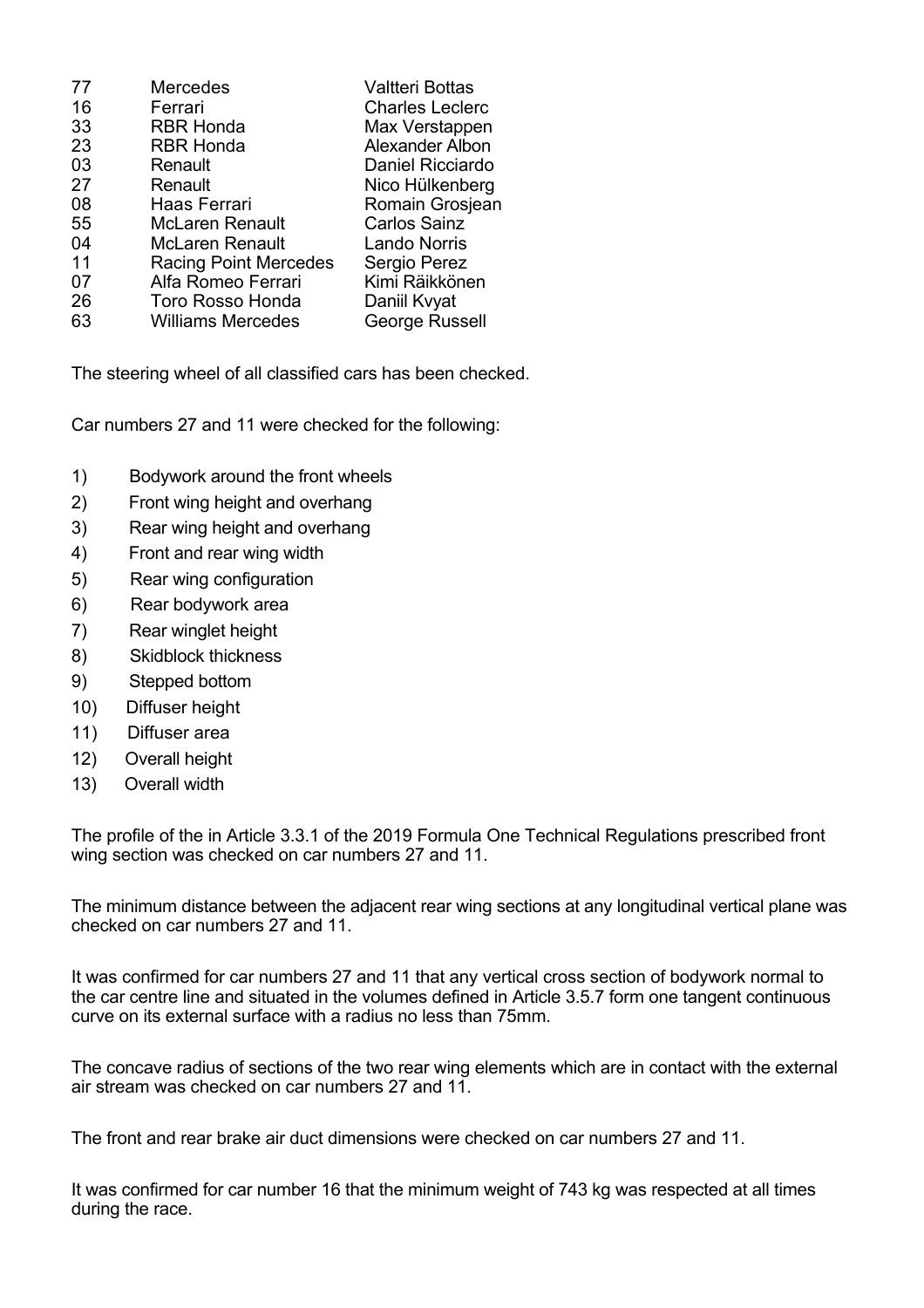The engine high rev limit bands were checked on all cars.

The plenum temperature was checked on all cars.

The IVT code and calibration checksums were checked on all cars.

The IVT temperatures were checked on all cars.

The ES state of charge on-track limits were checked on all cars.

The lap energy release and recovery limits were checked on all cars.

The MGU-K power limits were checked on all cars.

The maximum MGU-K speed was checked on all cars.

The maximum MGU-K torque was checked on all cars.

The maximum MGU-H speed was checked on all cars.

The TAG320 locked status was checked on all cars.

The session type has been confirmed for all cars.

Chassis FIA checksum was checked on all cars taking part in the race.

The torque coordinator demands were checked on all cars.

The torque control was checked on all cars.

The rear brakes pressure control was checked on all cars.

The brake temperature warnings were checked on all cars.

The race start data of all cars have been checked.

Single clutch paddle use for the race start has been checked on all cars.

The MGU-K use at the race start was checked on all cars.

It was checked on all cars that the ES was not charged while the car was stationary in the pits.

It was checked that no car exceeded 80 km/h when leaving the formation grid prior to the start of the race.